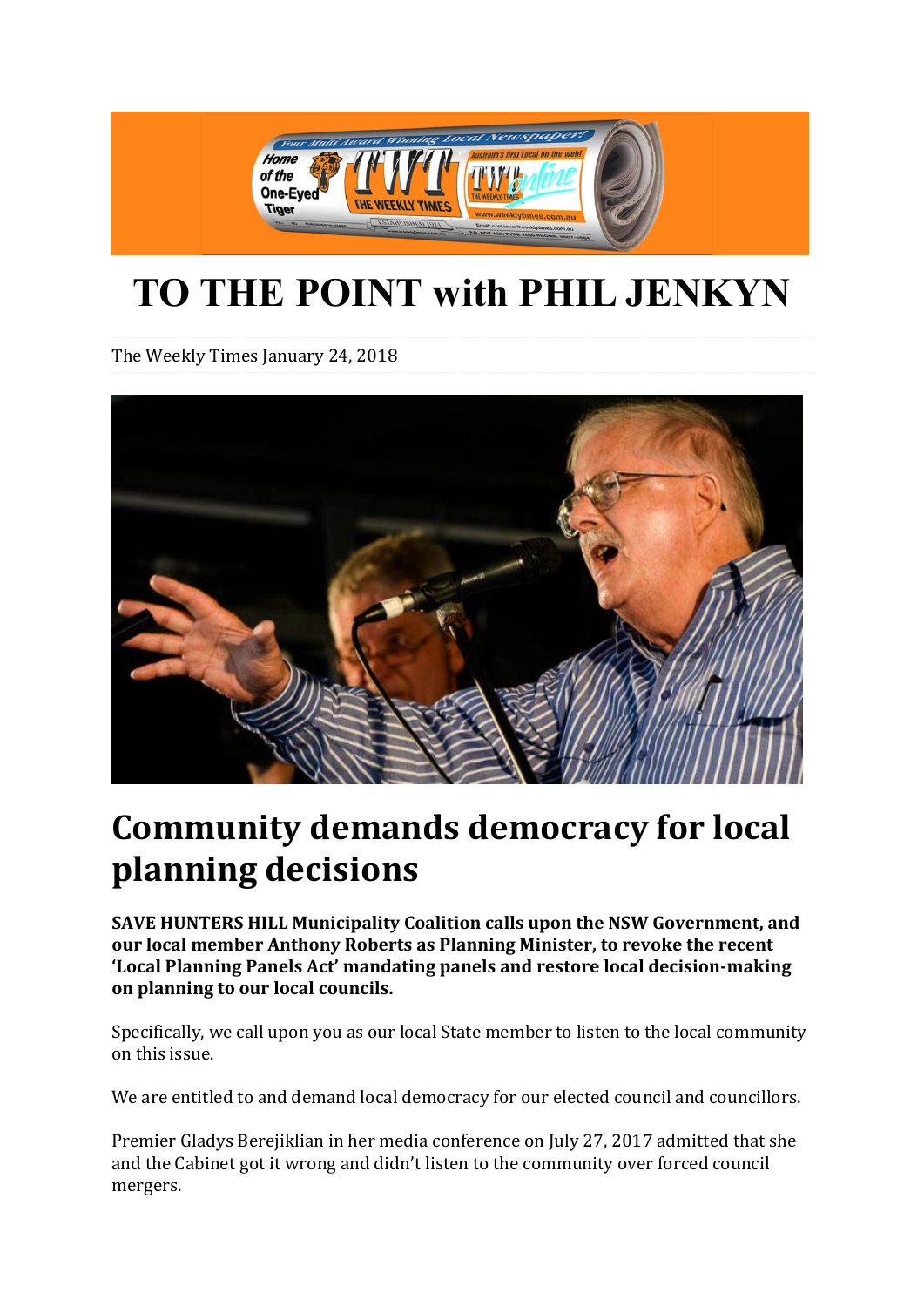She said: "Perhaps we should have listened earlier on in the process. Every single person who sat around the cabinet table needs to bear responsibility, including myself."

\* \* \*

**MINISTER ROBERTS**, you were a member of the Cabinet and you got it very wrong.

You didn't and wouldn't listen to your community.

You are our local member and are supposed to represent us.

The Hunters Hill community held a large public meeting on February 23, 2016.

That meeting made it very clear for all to see and hear that you were not listening to our legitimate concerns.

Perhaps you should now view the speeches delivered that evening



Your government's unsuccessful attempt to destroy Hunters Hill and Lane Cove and the City of Ryde councils was a direct attack on the local democracy of each of these communities.

Each one has been electing their own aldermen and councillors to make decisions involving planning and local developments for their area for over 120 years.

Hunters Hill Council is the earliest having been established over 156 years ago.

Its council has a proud and successful record of managing its historic municipality, with over two thirds protected as 'conservation areas'.

It is now recognised as Australia's most significant heritage municipality and oldest garden suburb.